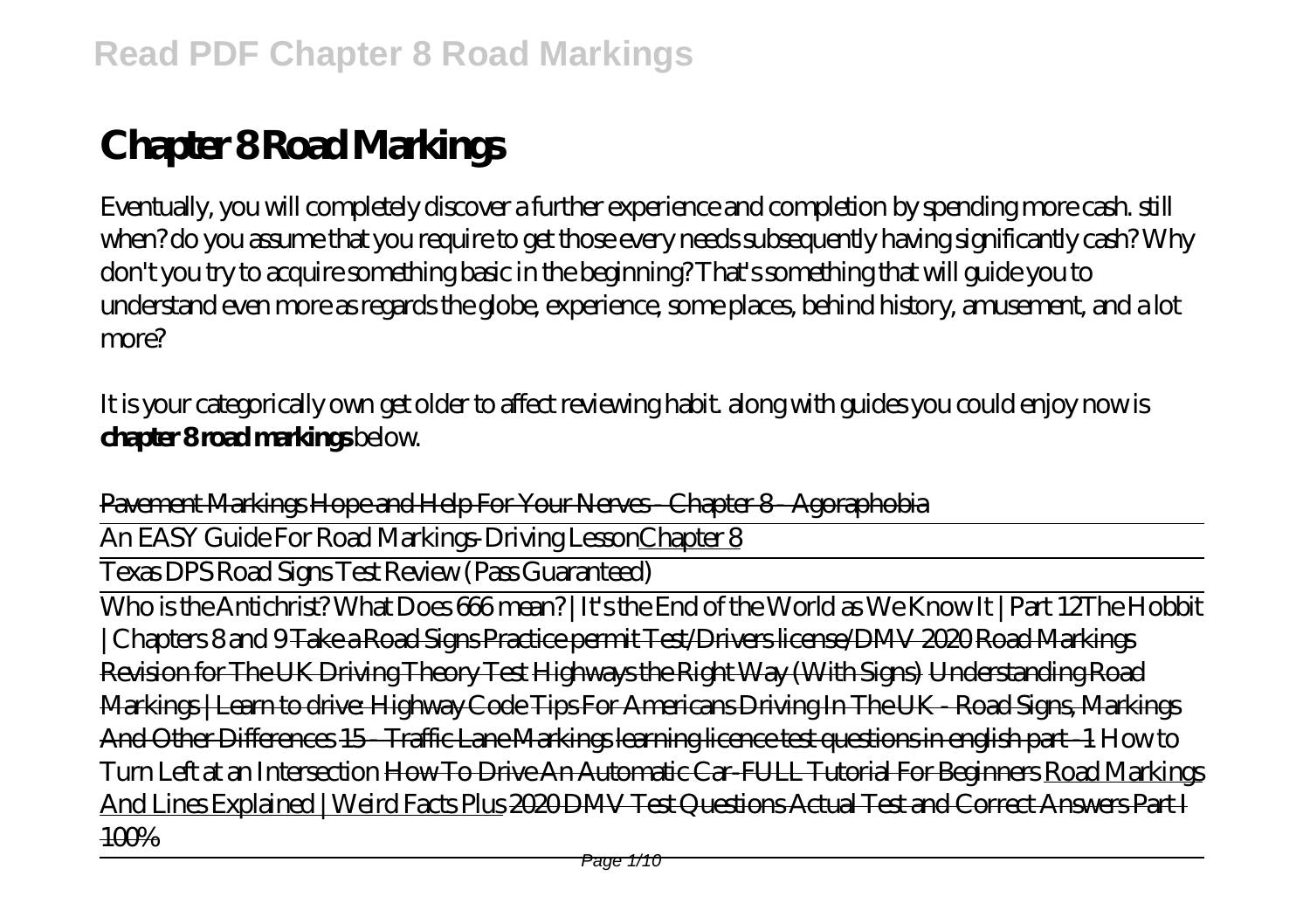## Temporary Traffic Control Zones part 1 of 2.mov

Lane Marking - Animated Driving Lessons by Onroad Driving SchoolHow to Pass Your NSW P1 driving test - Traffic Lights Part 2 Left Turn Decision Learn About Road Markings | Road Lines | Highways Code | Theory Test 2019 LEARN TRAFFIC SIGNS | ROAD SIGNS WITH MEANINGS FOR KIDS AND ALL LTO Exam Reviewer Road Signs (2019) 11 Critical Road Signs for CDL Bus \u0026 Truck Drivers HOW TO READ TRAFFIC SIGNS (LEARN ROAD SIGNS TO PASS YOUR DRIVING TEST) Road Markings Explained - Driving Lesson on Road Markings! *Regional Information Workshop on Temporary Traffic Management Suite of Documents* **2/4/6 Lane Highway Rules || Everything about Different Road Markings || DrivingHub Act rules Lec 57: I Traffic Signs, Road Markings and Road Furniture**

Chapter 8 Road Markings

Chapter 8 (part 1) road works and temporary situations - design (ISBN 9780115530517) Guidance for the design of temporary traffic management arrangements which should be implemented to facilitate...

Traffic signs manual - GOV.UK markings • on motorways only. This text must be painted a conspicuous colour (e.g. yellow or white). be a minimum of 70mm high for A non-reflective yellow colour, temporary traffic management No. 355 (lemon) is recommended. High visibility rear markings should comprise either: • chevron markings comprising

Your guide to Chapter 8 markings - PVL UK Chapter 8 is intended to provide a standard of good practice for the signing and marking of obstructions as Page 2/10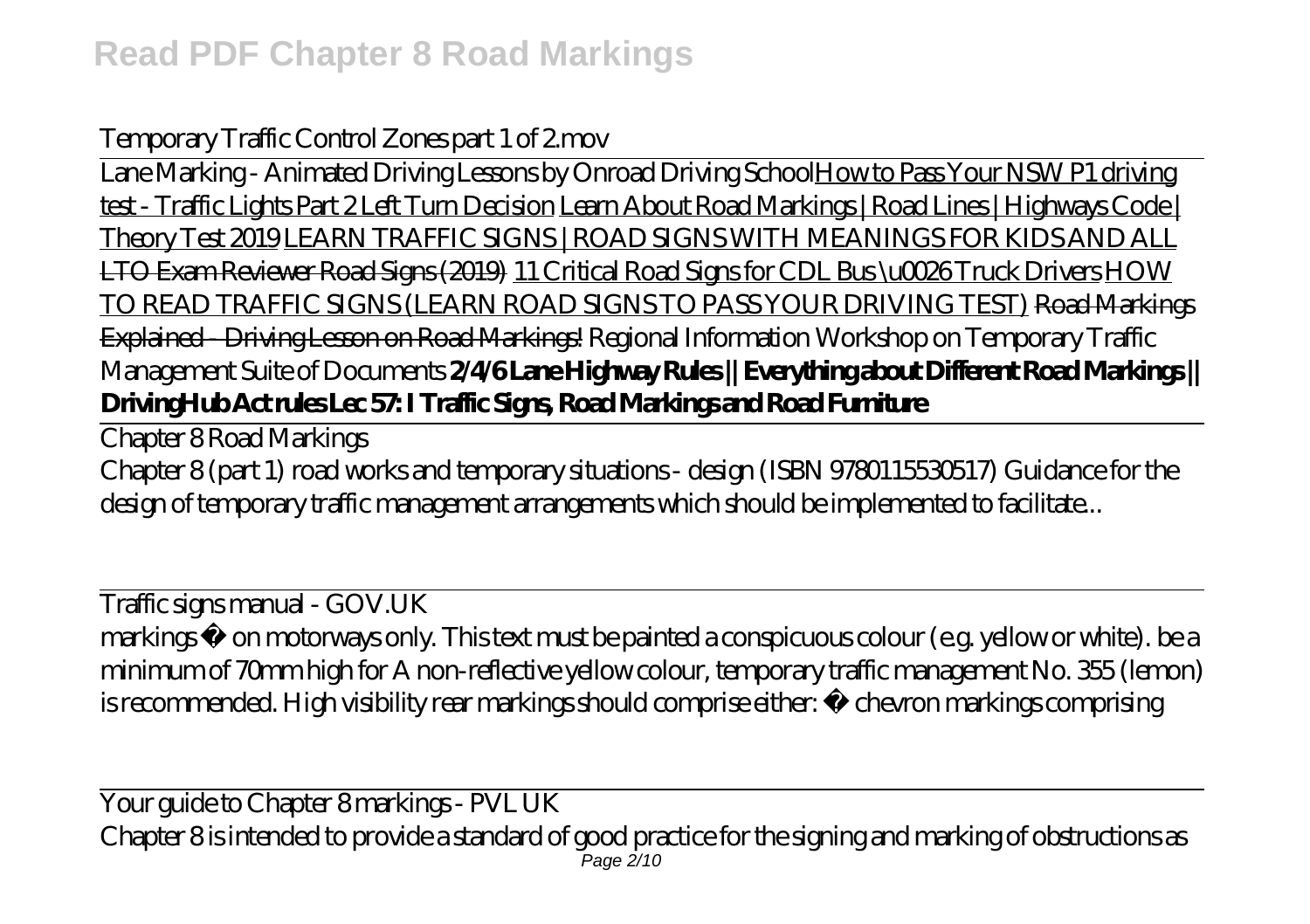well as for the temporary traffi c control necessitated by such obstructions of the...

Traffic Signs 8 - gov.uk What are 'Chapter 8 compliant' markings? Compliance with these specifications is recommended for use on all types of highway particularly high speed roads. All vehicles stopping on the highway for works purposes or inspections shall: be equipped with high visibility rear markings ; be of a conspicuous colour (e.g. yellow or white).

What is Chapter 8? - TGS Group Chapter 8 of the Traffic signs Manual ( Traffic Safety Measures & Signs for Road Works & Temporary Situations ) was issued by the Department of Transport. It provides guidelines for companies operating on public highways on a range of issues - including High Visibility Markings.

Chapter 8 Highways markings • and should be of a conspicuous colour (e.g. yellow or white). be a minimum of 70mm high for A non-reflective yellow colour, temporary traffic management No. 355 (lemon) is recommended. High visibility rear markings should comprise either: • chevron markings comprising alternate strips of "Class  $Ref$ <sup>2</sup>" to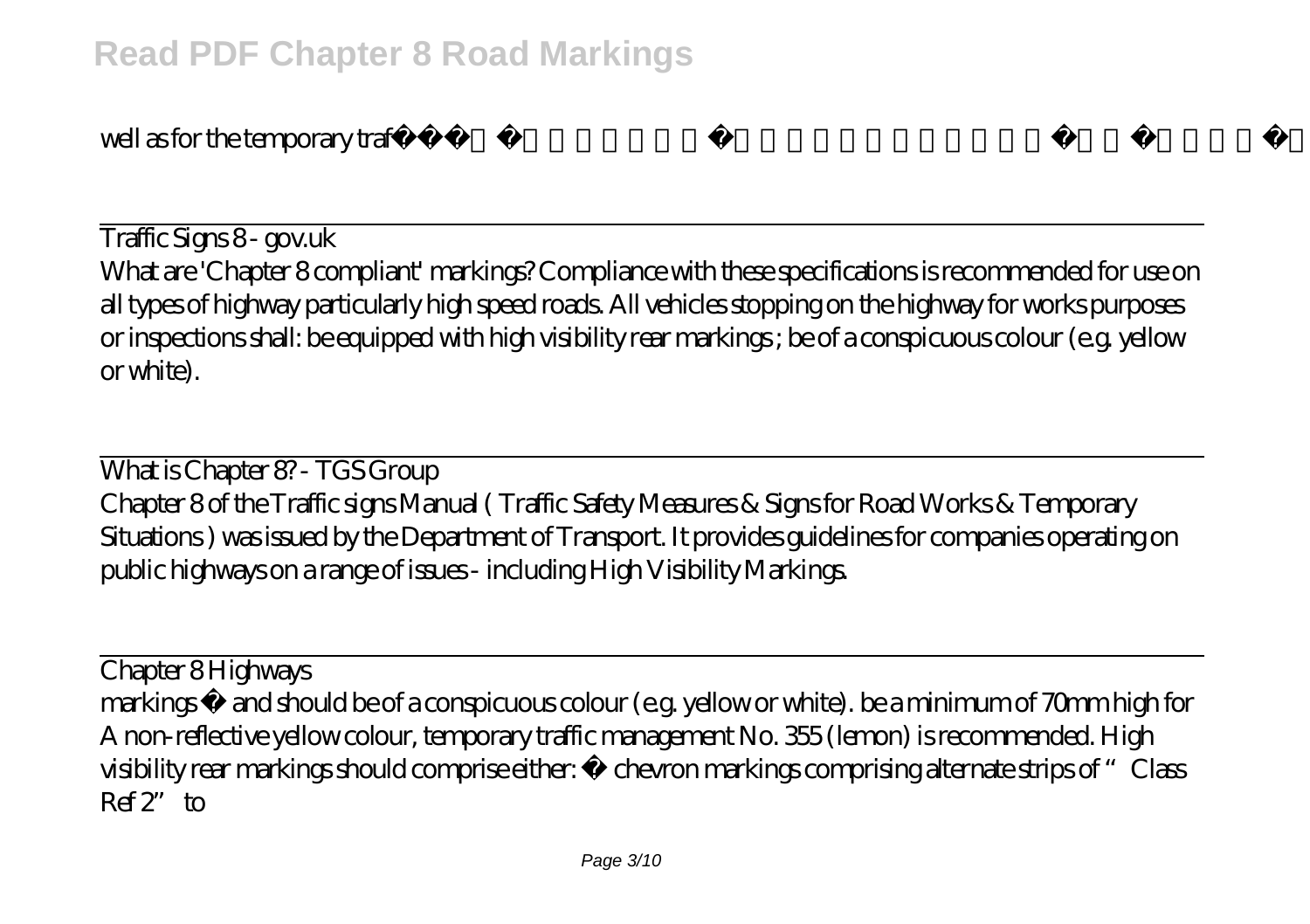Your guide to Chapter 8 Livery - PVL UK Chapter 8 of this guide is called 'Traffic Safety Measures and Signs for Road Works and Temporary Situations'. This is commonly referred to as the Chapter 8 guidelines. It is broken into two parts: Part 1: Design; Part 2: Operations; Please click on either of the above sections to be taken to the guidelines.

Chapter 8 regulations and The Red Book | Start Traffic Chapter 8 vehicle livery markings are the guidelines that local authorities, highway, construction and maintenance companies have now adopted when admitting vehicles onto their site, failure to adhere to Chapter 8 legislation will result in the refusal of entrance to site causing down time and disruption for you and your client.

Chapter 8 Vehicle Signage | Work Vehicle Markings | Manchester Chapter 2 (Informatory Signs). Chapter 3 (Regulatory Signs). Chapter 4 (Warning Signs). Chapter 5 (Road Markings). Chapter 6 (Traffic Control). Chapter 7 (The Design of Traffic Signs). Chapter 8 (Traffic Safety Measures and Signs for Road Works and Temporary Situations)

Traffic Signs Manual 2020 [UPDATED] - Download All Up-to ... This chapter of the Manual describes the design and use of road markings (including road studs), i.e. Page 4/10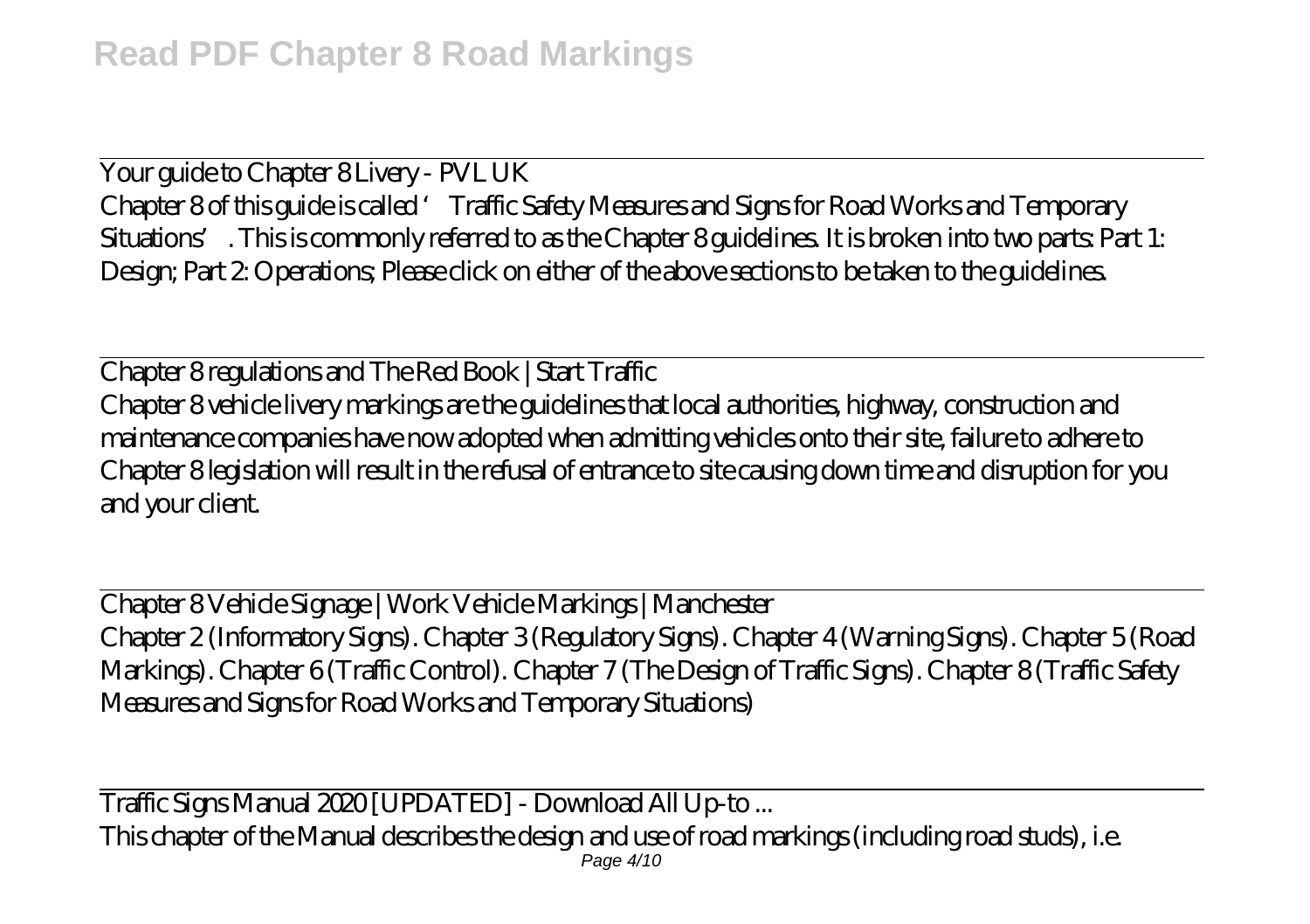markings on the surface of the road for the control, warning, guidance or information of road...

Traffic Signs Manual - Chapter 5 - Road Markings Magnetic or Self Adhesive Chapter 8 Chevron kits and hi vis vehicle markings. At All About Chevrons we specialise in van chevron markings and signs for Highway and Motorway Maintenance vans, Escort and Wide Load vehicles. Made to measure chevron kits to suit most commercial vehicles at unbeatable prices.

All About Chevrons | Fully Assembled Chapter 8 Chevron Kits All our vehicle chevrons conform to Chapter 8 of the Traffic Signs Manual, published by the Government's Department for Transport. We provide you with the best possible service and aim to deliver a product that exceeds your expectations and achieve this by calling upon over 19 years of experience in manufacturing and supplying vehicle livery.

 $\overline{\text{Chapter 8}}$  Shop is the UK's leading online supplier of rear ...

Vehicle is used for works purposes or stopping on any highway or high speed road require the following markings to meet Chapter 8 Guidelines: Conspicuous colour vehicle (white or yellow) \*OR Fluorescent Yellow retroreflective striping not less than 50mm wide along the length of the vehicle.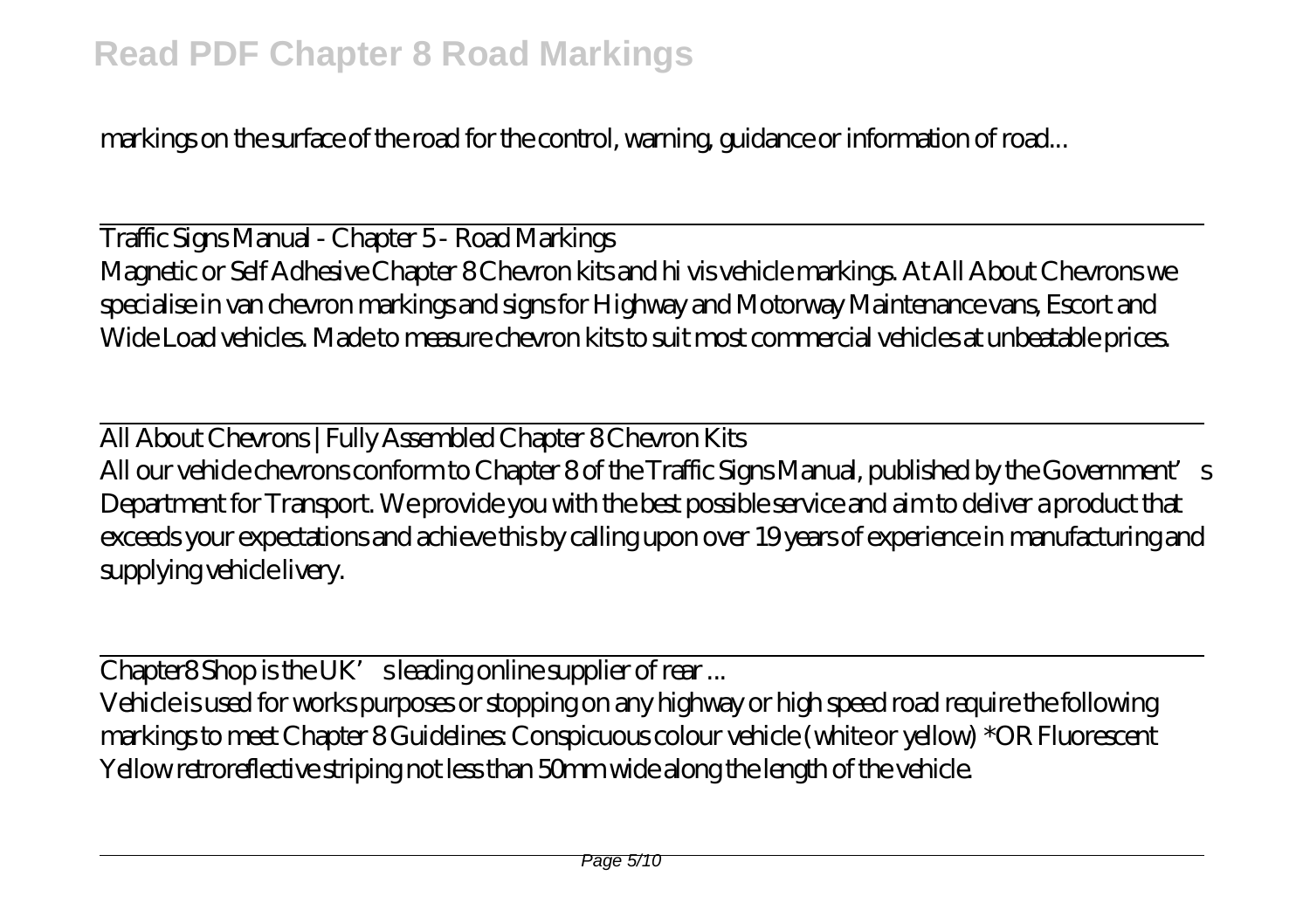Chapter 8 Vehicle Markings | Chevron Kits - Stewart Signs Contents of Chapters 1–8. CHAPTER 1 Introduction CHAPTER 2 Informatory Signs\* CHAPTER 3 Regulatory Signs CHAPTER 4 Warning Signs CHAPTER 5 Road Markings . CHAPTER 6 Traffic Control CHAPTER 7 The Design of Traffic Signs CHAPTER 8 Traffic Safety Measures and Signs for Road Works and Temporary . Situations \* To be published at a later date

Traffic Signs Manual - Chapter 1 Introduction The guidance for using high visibility rear markings as described within 'Chapter 8' & 'Safety at Street Works and Road Works' document is a little vague - as members of REMA (Reflective Equipment Manufacturers Association), we were involved in the creation of a simple guidance document to help decide what products would best suit your vehicle.

Chapter 8 Products - Lakeside Group Chapter 4 - Other Information Sign. Published 2019. Chapter 5 - Regulatory Signs. Published 2019. Chapter 6 - Warning Signs. Published 2019. Chapter 7 - Road Markings. Published 2019. Chapter 8 - Temporary Traffic Meaures and Signs for Roadworks. Published 2019. Chapter 9 - Traffic Signals. Published 2019. Home. NEW - Current Traffic Signs Manual.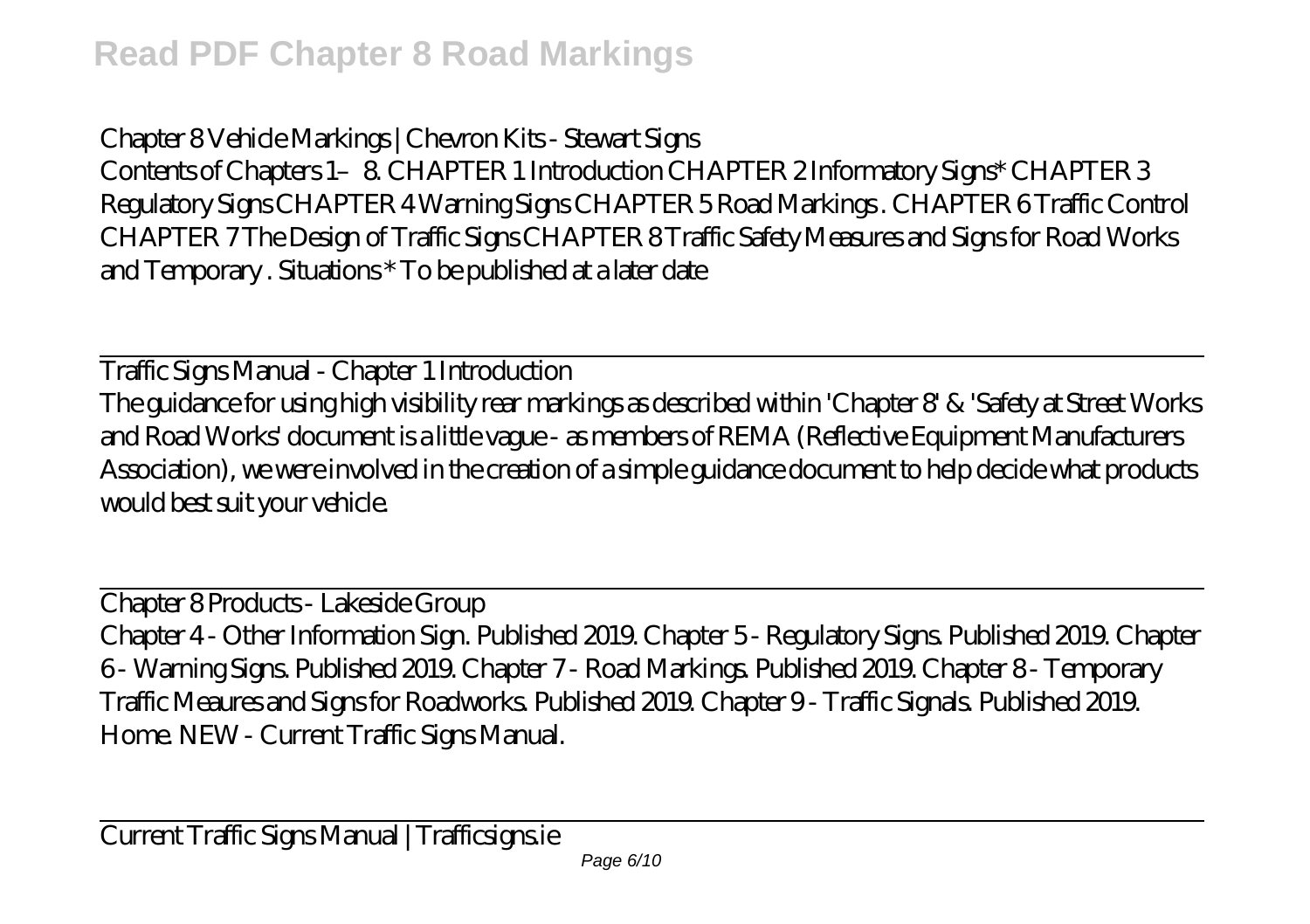Chapter 8 of the Department for Transport Traffic Signs Manual provides guidelines for companies operating on public highways. This Chapter sets out a code of practice to enable the legal requirements to be met in a wide variety of circumstances.

Chapter 8 - Chapter 8 Compliant Vehicle Chevron Kits...

7.1.7 Road markings may be defined as markings on the surface of the road for the control, warning, guidance or information of road users. They may be used to supplement upright signs, or they may be used alone. 7.1.8 Road markings have the limitation that they may be obscured by snow, leaves or debris on the carriageway.

7. Road Markings Temporary Road Signs - Yellow Information Signs. We are currently extremely busy and as such order fulfilment times are longer than usual. Our current dispatch time is 3-5 working days.... Complete set of chapter 8 street works signs . Prices From: £214.32 . DOT 516 Road Narrows Ahead Sign. Prices From: £ 20.94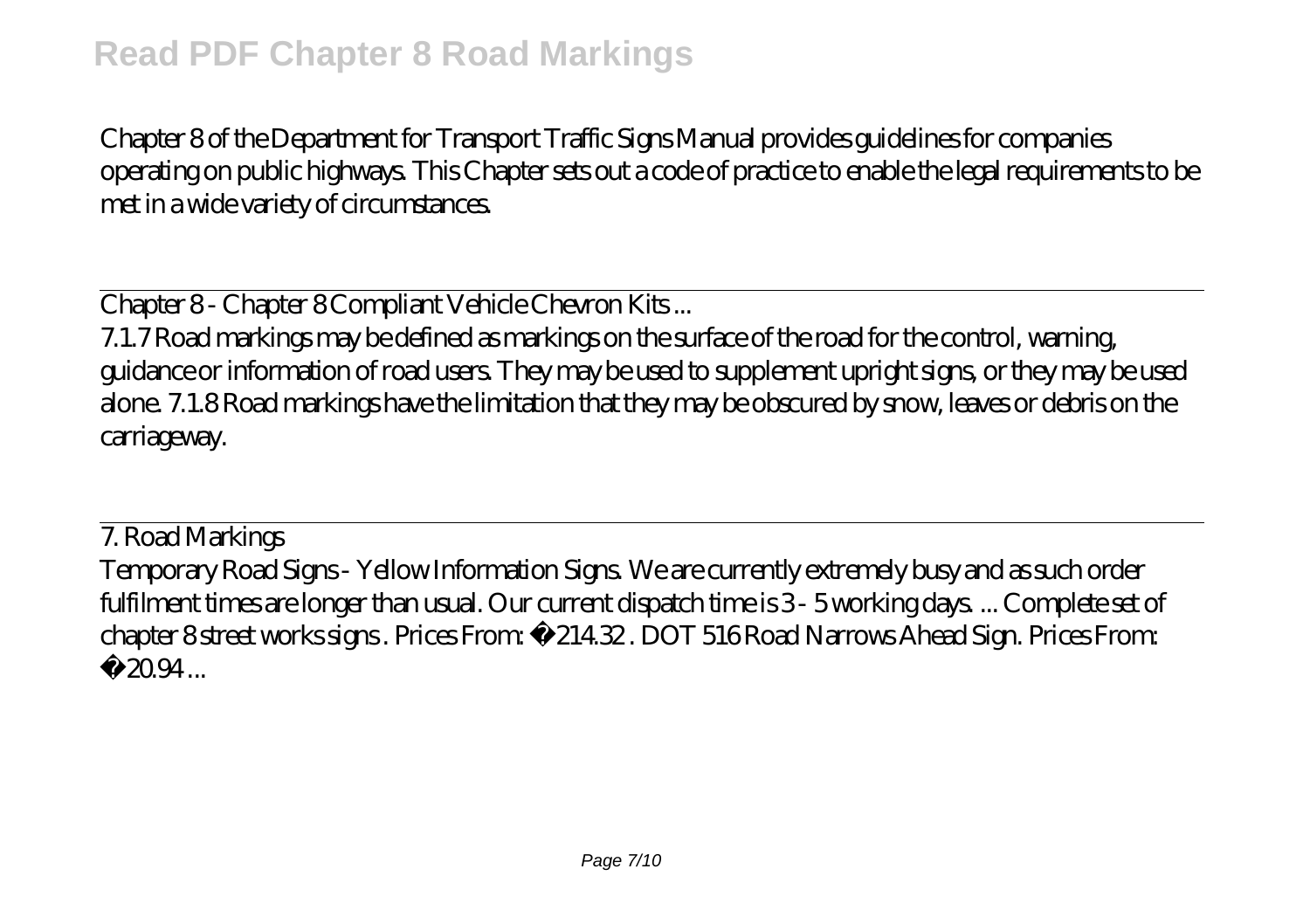## **Read PDF Chapter 8 Road Markings**

This publication sets out the statutory requirements for signing, lighting, and guarding at street works and road works. This is the core reference manual for utility companies, local authorities, street work contractors and others whose day-to-day business involves street works (works by statutory undertakers and other utility companies etc) and road works (works to maintain or repair road infrastructure). The code, which covers all of the UK and includes national variations, is now compulsory for highway/road authorities in England, Wales and Northern Ireland. It applies to all single carriageway roads and dual carriageways with a speed limit of 40 mph or less. The code is now divided into three parts: Basic Principles, Operations, and Equipment and Vehicles; site layout diagrams have been redrawn to make them easier to understand. There is: increased emphasis on using risk assessment and guidance on what to consider in such assessments; strengthened guidance on providing for pedestrians and cyclists and new guidance on traffic control measures related to road closures, one-way working and temporary road obstructions; enhanced advice on other traffic control measures including works near tramways and railways, and mobile/short duration works; and updated advice on high visibility clothing and the signing and conspicuity requirements for work vehicles. Effective from 1 October 2014 when it will supersede the 2001 edition (ISBN 9780115519581).

The Part 3 Update provides information on changes to the methods used to prescribe traffic signs in the 2016 Traffic Signs Regulations and General Directions. In most cases, the same signs will be used in the same situations as shown in Parts 1 and 2 (2009). This part provides a reference on where the requirements for individual signs in the TSRGD and design information can be found. This part introduces new options for lane control 'wicket' signs and guidance on how these new options should be applied to different types of schemes. While this part does not replace the design of temporary traffic management arrangements it does provide updates on relaxation schemes and on selecting safe methods of installing signs and other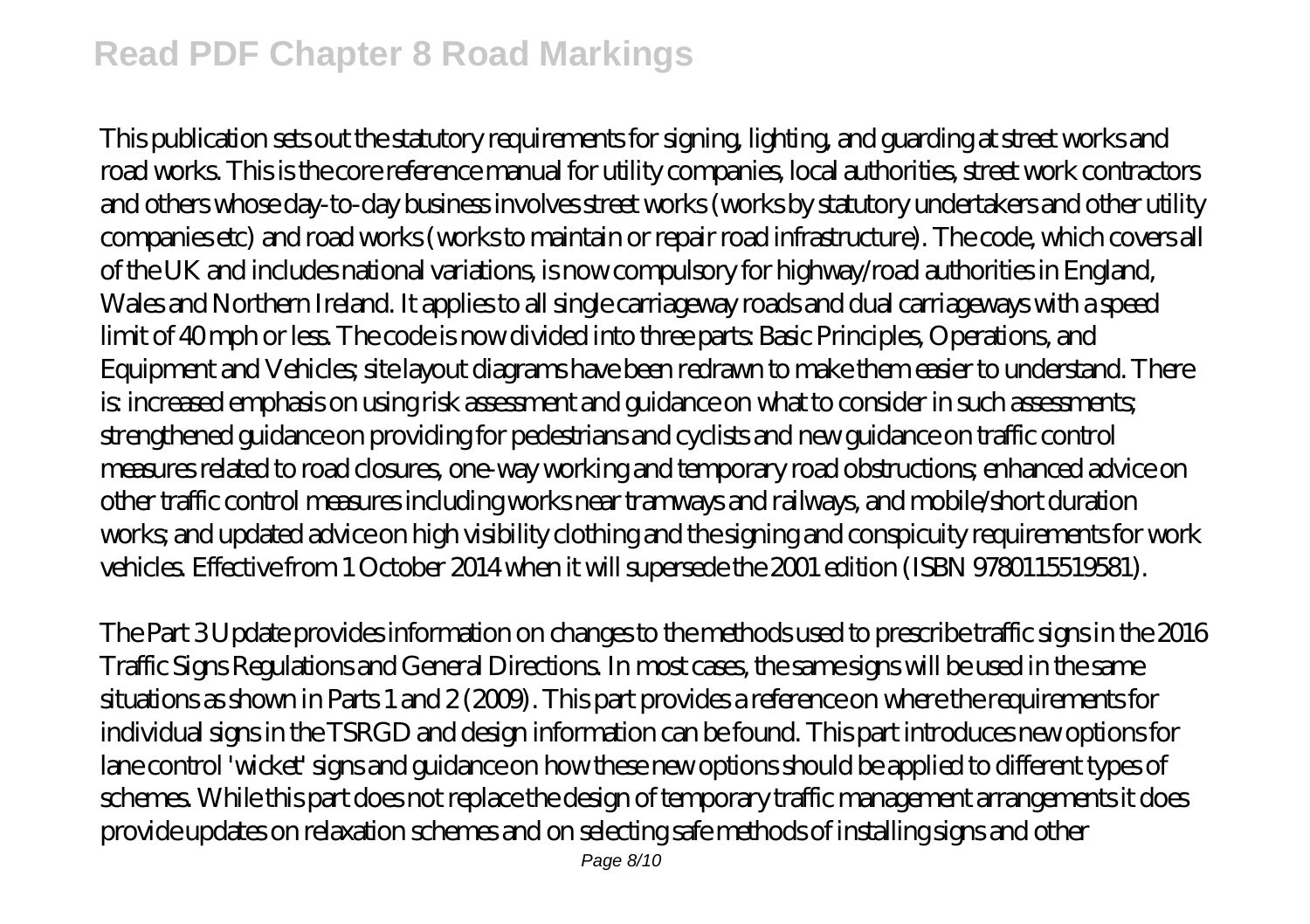## **Read PDF Chapter 8 Road Markings**

equipment.

This publication supersedes the 2008 edition (ISBN 9780115529252)

This document provides guidance for those responsible for the design of temporary traffic management arrangements which should be implemented to facilitate maintenance activities or in response to temporary situations. It contains advice relating to traffic safety measures, and the identity and location of the traffic signs needed to guide road users, including pedestrians, safely past obstructions in temporary situations. It is structured to facilitate and reflect the design process for temporary traffic management, from the initial broad brief to details of signing provision. It raises the principal issues that need to be considered in temporary traffic management design and provides advice about their resolution. The document deals with the design of temporary traffic management arrangements on single carriageway roads and dual carriageway roads separately. The design guidance is illustrated by the inclusion of sample plans. This edition supersedes the 2006 edition (ISBN 9780115527388)

At foot of title: National Development Plan, Department of the Environment and Local Government, Dublin Transportation Office, Department of Transport.